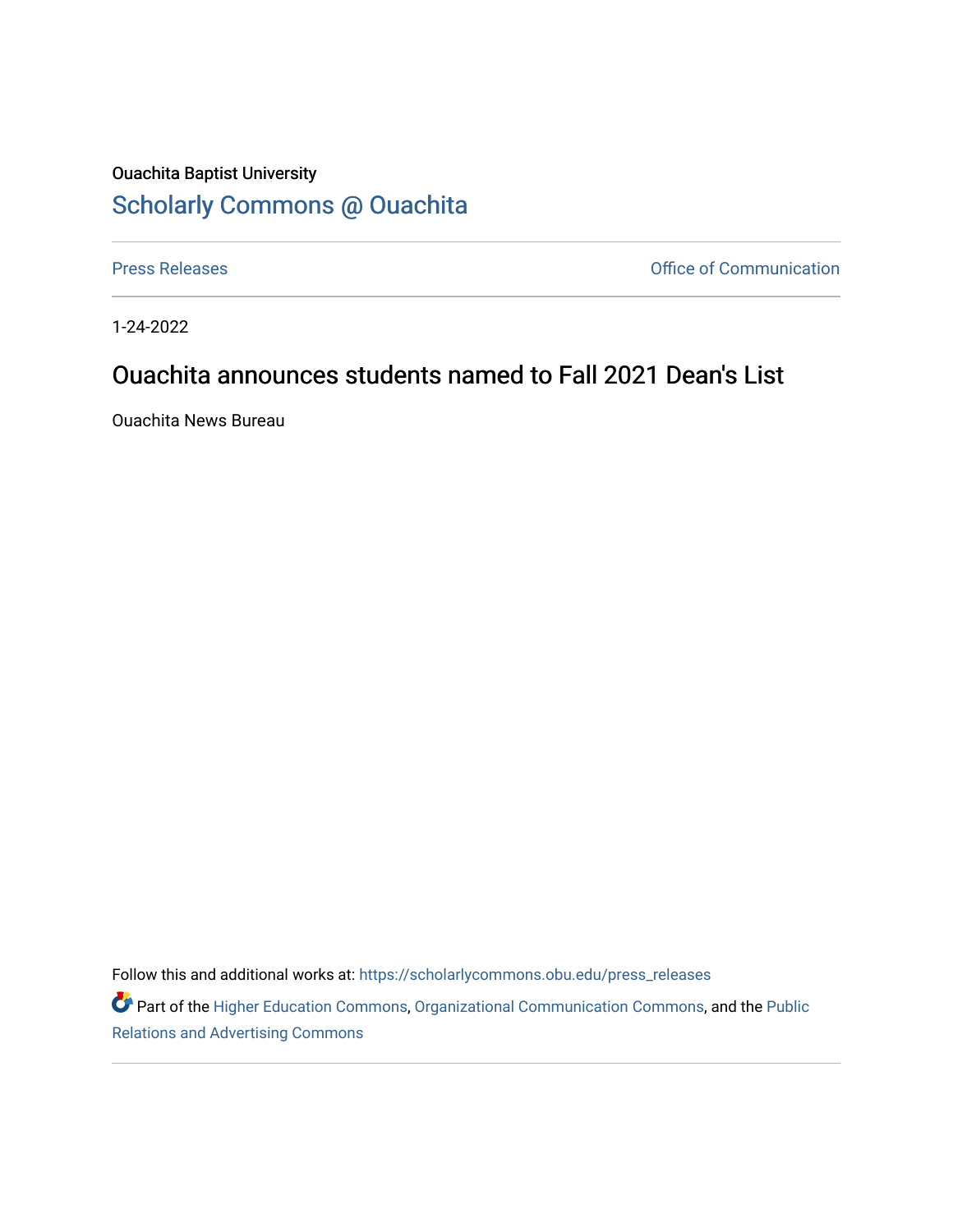

For immediate release **Ouachita announces students named to Fall 2021 Dean's List** January 24, 2022 For more information, contact OBU's News Bureau at [newsbureau@obu.edu](mailto:newsbureau@obu.edu) or (870) 245-5206.

ARKADELPHIA, Ark.—Ouachita Baptist University has named 416 students to its Fall 2021 Dean's List.

To be named to the Dean's List, a student must compile a 3.5-3.9 grade point average and be classified as a full-time student, with a minimum of 12 academic hours and have no incomplete or failing grade for the semester.

Ouachita Baptist University, a private liberal arts university, is in its 136<sup>th</sup> year as a Christ-centered learning community and is ranked the No. 2 "Regional College in the South" by U.S. News & World Report. In Fall 2021, Ouachita recorded its highest enrollment in 55 years and its highest-ever four-year graduation rate for the class of 2021. Learn more about the university's highly personal approach, reflected in a student/faculty ratio of 13:1, at [www.obu.edu.](https://nam12.safelinks.protection.outlook.com/?url=http%3A%2F%2Fwww.obu.edu%2F&data=04%7C01%7Cmortensona%40OBU.EDU%7C5fc459679d464f9fa32c08d9df773ecc%7C59a7df8e1953458ba12bb585f94a11d9%7C1%7C0%7C637786525504597668%7CUnknown%7CTWFpbGZsb3d8eyJWIjoiMC4wLjAwMDAiLCJQIjoiV2luMzIiLCJBTiI6Ik1haWwiLCJXVCI6Mn0%3D%7C3000&sdata=aNOKVkn2DfzmR4%2BRv0H2CYBnd9iVNEphRSYsy%2BprAMI%3D&reserved=0)

The following students are included in the Dean's List and are listed in order of hometown:

**Alexander, Ark.**—Madison Draper, Baylee Hutchison, Mikaela Monahan, Kailee Morehart, Elyse Smith, Sarah Titus

**Alexandria, La.**—Jillian Covington

**Allen, Texas**—Judson Arrington, Lindsay Jefferson

**Alma, Ark.**—Garrison Jensen

**Amarillo, Texas**—Peyton Stafford

**Amity, Ark.**—Hannah Dwiggins

**Arkadelphia, Ark.**—Cabb Batson, Sam Coventry, Carson Craft, Olivia Dixon, Lauren Fowler, Michael Pasman, Reyna Rogers, Ryan Swafford, Josh Wallace

**Arlington, Tenn.**—Jack Webb, Joseph Webb

**Augusta, Ark**.—Andrew Grisham

**Austin, Ark.**—Peyton Floyd

**Bauxite, Ark.**—Matthew Branch, Hunter Gautreaux

**Beaumont, Texas**—Carley Ho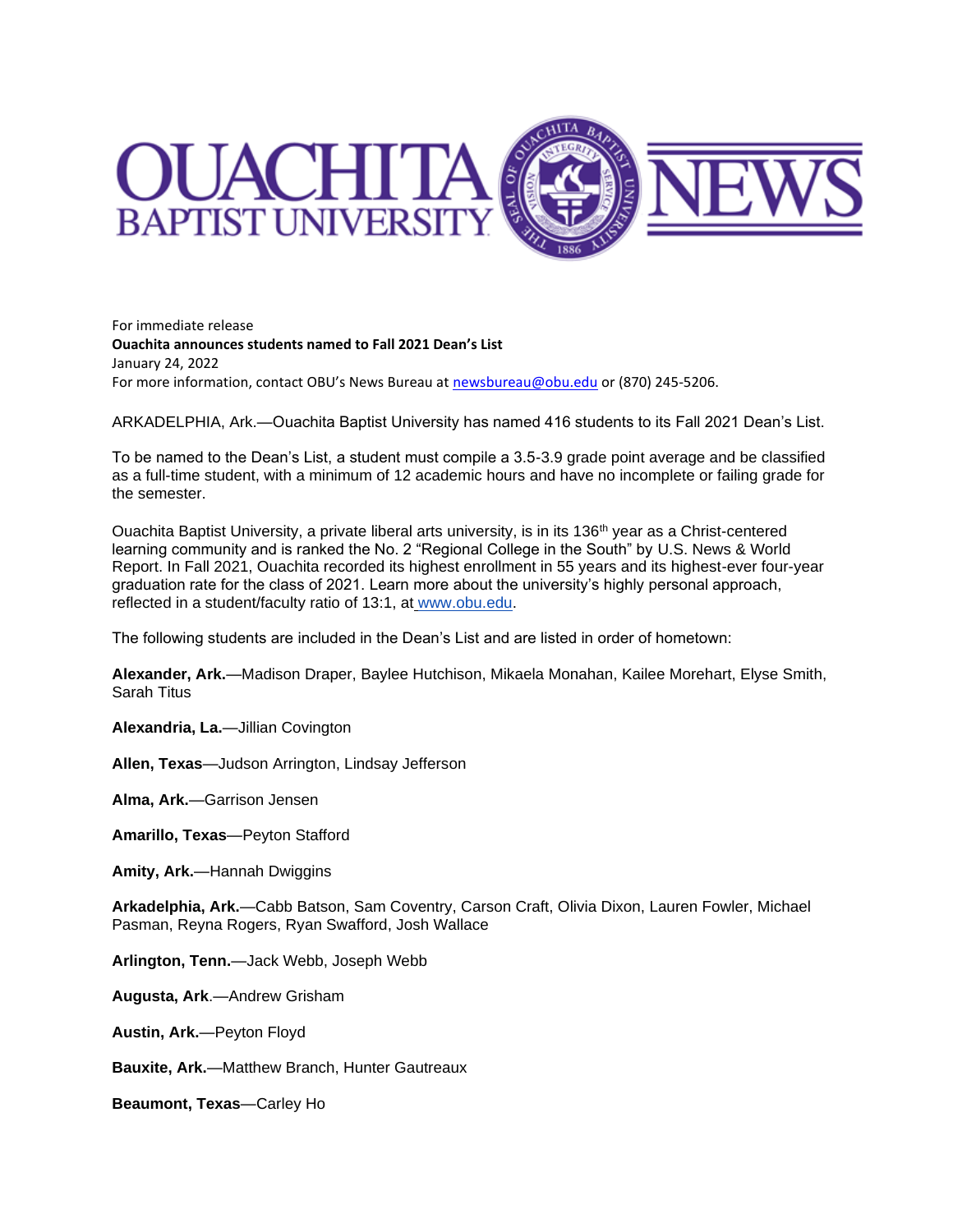## **Bedford, Texas**—Makenzie Schilmoeller

**Beebe, Ark.**—Kenzie Burks, Maryann Rettig

**Bellbird Heights, Australia**—Harris WC Walker

**Benton, Ark.**—Madison Crow, Sydney Donaldson, Dani Frick, Nathan Frick, Maggie George, John Guttery, Suzette Handwork, Brennon Humphry, Cloe Humphry, Qara Johnson, Max Kenyan, Andrew Pierce, Kinley Ritter, Abbigale Sullins, Kaleigh Thomas

**Bentonville, Ark.**—Aiden Dillard, Benjamin George, Nathan Jones, Andrew Laney, Hunter Swoboda

**Bernice, La.**—Trace Morrow

**Bismarck, Ark.**—Victoria Bourgeois, Allyson Oliver, Thomas Short

**Bogota, Texas**—Jacob Thomas

- **Bossier City, La.**—Molly Mize, Halle Southerland
- **Bradford, Tenn.**—Cole McCartney
- **Broken Arrow, Okla.**—Stephen Barreiro
- **Bryant, Ark.**—Katelin Cotton, Clara Beth Hill, Payton Lee, Lacey Lewellen, Sophia Talley, Kiyair Webb
- **Cabot, Ark.**—Brynlee Beams, Olivia Eggleston, Jake Emmons, Daniel McCarty, Seth Vance
- **Camden, Ark.**—Piper Fain
- **Canton, Ohio**—Malea Borland
- **Carencro, La.**—Grace Sharon
- **Carlisle, Ark.**—Mac Ricks

**Carrollton, Texas**—Mason Boswell, Ethan Marshall

**Casscoe, Ark.**—Makena Munger

- **Cave Springs, Ark.**—Brooklyn Hester
- **Celina, Texas**—Juli Parsons
- **Charleston, Ark.**—Dalton Curtis, Anna Hudson
- **Chelsea, Ala.**—Charles Parkinson
- **Chester, Va.**—Georgia Wilder
- **Claremore, Okla.**—Ryan Cochran
- **Clinton, Ark.**—Hannah Adamson
- **College Station, Texas**—Jade Ashley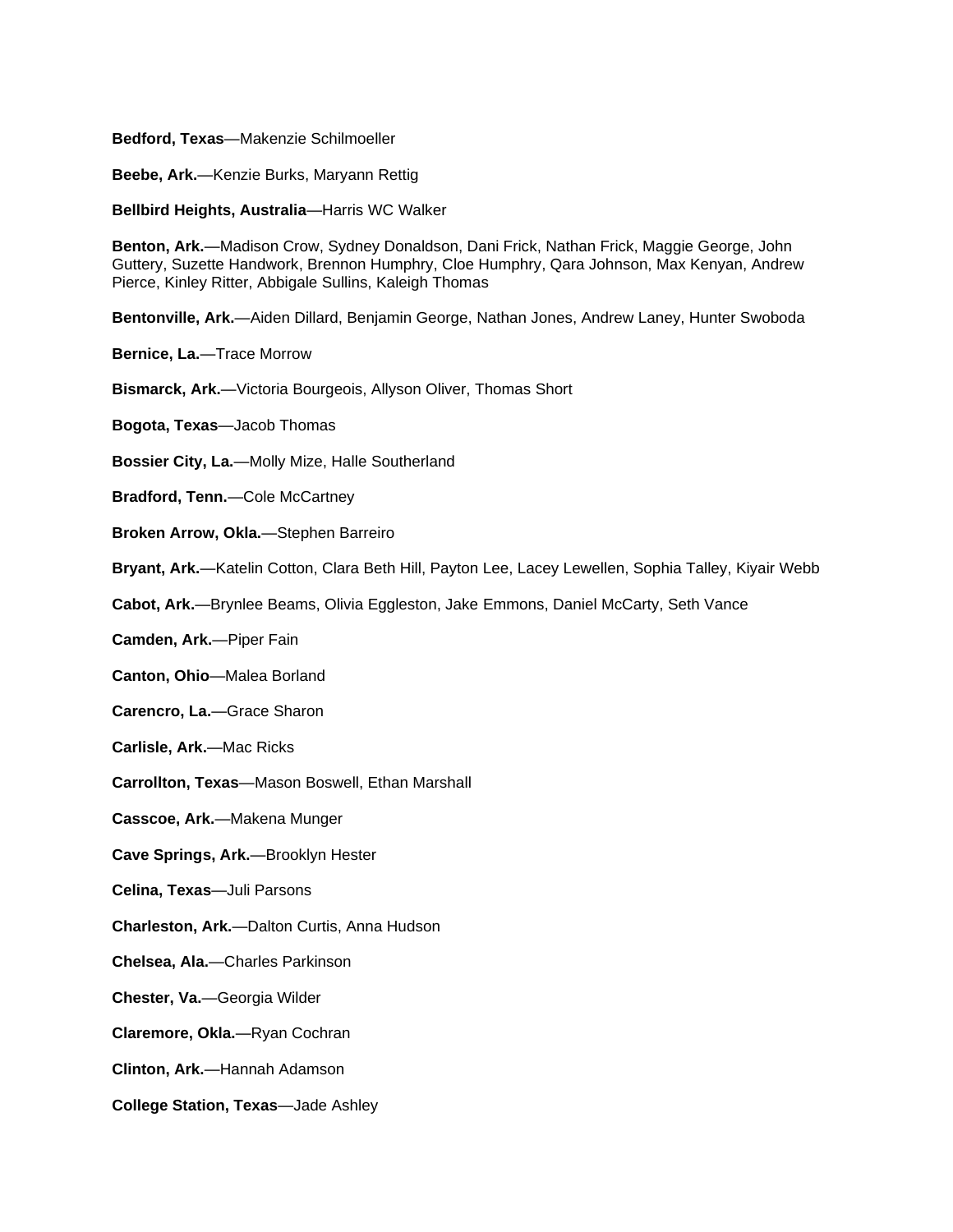**Columbia, Mo.**—Joe Ragsdell

**Conway, Ark.**—Isaac Crow, Ashley Drennan, Ethan Kailey, Baker Kendrick, Carter McKissack, Haley Shourd, Josh Tibbs, Caroline Worthen

**Coppell, Texas**—Jenae Wilson

**Crawford, Texas**—Anderson Fulton

**Cuero, Texas**—Jessalyn Vander Stucken

**Cypress, Texas**—Amy Jackson

**Dallas, Texas**—Mackenzie Amaya, Chris Bryan, Katie Gray

**Dardanelle, Ark.**—Stephen Brown

**De Kalb, Texas**—Whitt Sparks

**Delight, Ark.**—Tristan Humphry

**Denison, Texas**—Haylee Cannon

**Denton, Texas**—Benjamin Highsmith

**Des Arc, Ark.**—Gracen Hambrick

**Dierks, Ark.**—Lainy Alexander

**Donaldson, Ark.**—John Michael McCollett

**Doral, Fla.**—Valeria Gomez

**Dripping Springs, Texas**—Tiffani Chew

**Edmond, Okla.**—Krista Parker

**El Dorado, Ark.**—Daisy Bright, Jake Hunter, Madison Jackson, Jana Milam, Lexi Passmore, Brooklin Pitard, Jacob Street

**England, Ark.**—Shelby Cheek

**Erbil, Iraq**—Sabaoot Esho

**Euless, Texas**—Andy Strauss

**Fairview, Texas**—Micah Martin

**Fayetteville, Ark.**—Addyson Cassell, Wyatt Core, Nathan Costner, Paige Fett, Alyssa Price, Mary Madison Tolbert, Sophia Ward

**Flint, Texas**—Madelyn Filla

**Flower Mound, Texas**—Zach Kuykendall, William Read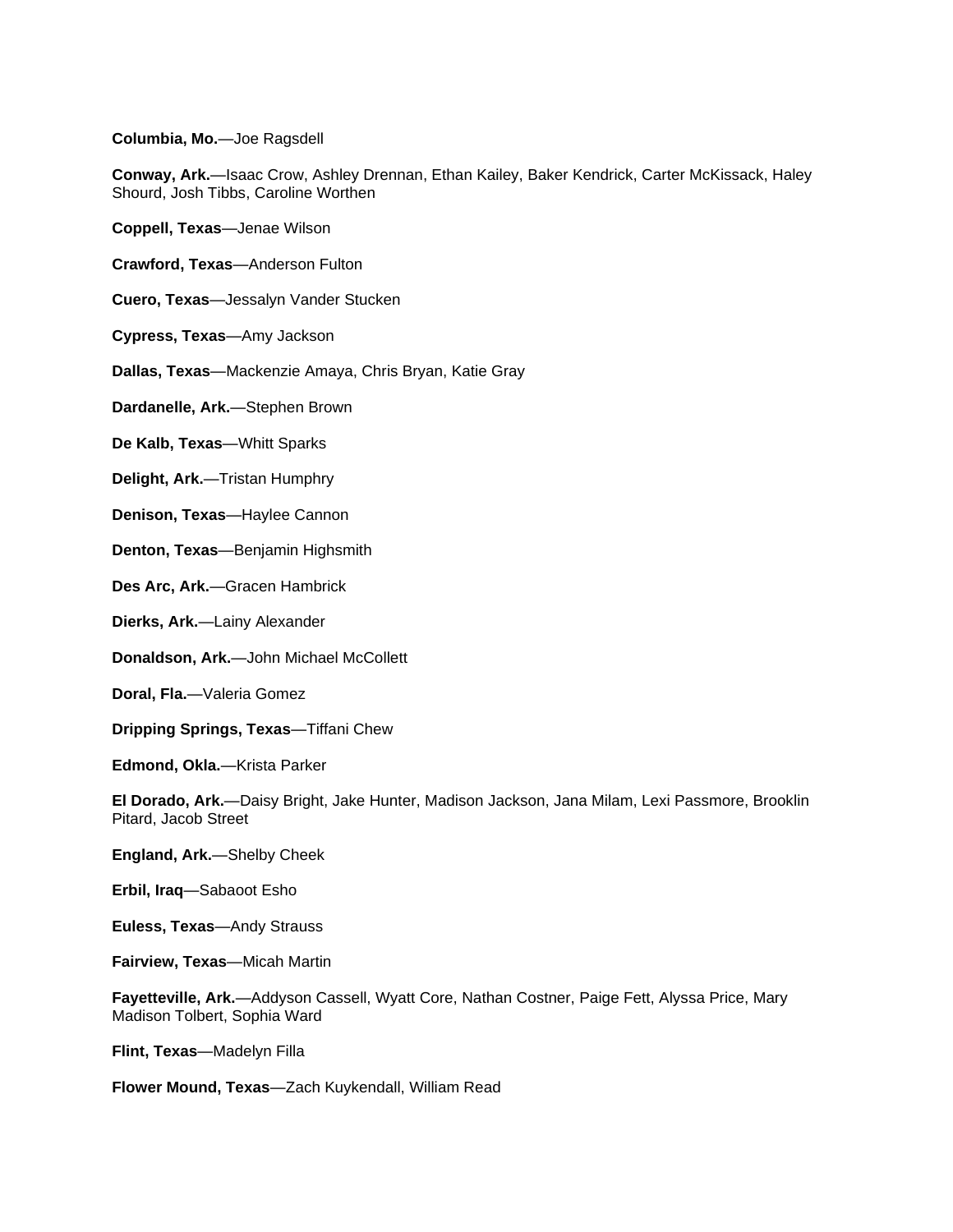**Fordyce, Ark.**—Jack Brent, Madison Gray

**Forney, Texas**—Taylor Darland, Cameron Hunt

**Fort Collins, Colo.**—Faith Wickstrom

**Fort Smith, Ark.**—Emily Bass, Riley Collins, Kelley Hayes, Emma Mackey, Mitchell Waite, Carter Wood, Matthew Bearden, Landon Denman, Halle Jones, Emily Tarr

**Fouke, Ark.**—Sierra Hoss

**Frisco, Texas**—Kate Ellis, Nathan Frater, Lauren Gaharan, Avery Howard, Luke Lawson, Priscilla Leverett

**Garland, Texas**—Terrence Murray, Joni Schneider

**Gilmer, Texas**—Joshua Ray

**Glenwood, Ark.**—Tristyn Campbell, Kaylee Mitchell, Maddie Plyler

**Grand Cane, La.**—Sarah Franklin

**Grand Prairie, Texas**—Clarisa Valenzuela

**Greenbrier, Ark.**—Carrie Jo Harville

**Greenwood, Ark.**—Lexie Castillow, Madeline Ciesla, Taylor Koeth, Emma McCorkle, Moriah Motosicky

**Gulfport, Miss.**—Alaina Moore, Logan Moore

**Hamburg, Ark.**—Bruin Barnes

**Harrison, Ark.**—Chris McCuistion

- **Haslet, Texas**—Ryan Thompson
- **Haworth, Okla.**—Rebekah Wendt

**Hensley, Ark.**—Tiffany Crosby

**Hope, Ark.**—Parker Madlock

**Hot Springs, Ark.**—Gabriella Gancarczyk, Wyatt Harrington, Dane Jester, Emma Lawyer, Seth Poindexter, Josie Pringle, Tanner Roberts, Ainsley Rottinghaus, Zane Swayze, Aspen Thornton

**Hot Springs Village, Ark.**—Elysian Majeske

**Humphrey, Ark.**—Erin Williams

**Jefferson, Ark.**—Jazmyn Parker

**Jonesboro, Ark.**—Kellen Church, Braden Crawley, Rachel Dunnam, Molly Maddox, Drace Provost, Kallen Smith, Olivia Whitlatch

**Katy, Texas**—Jake Norman, Elizabeth Seek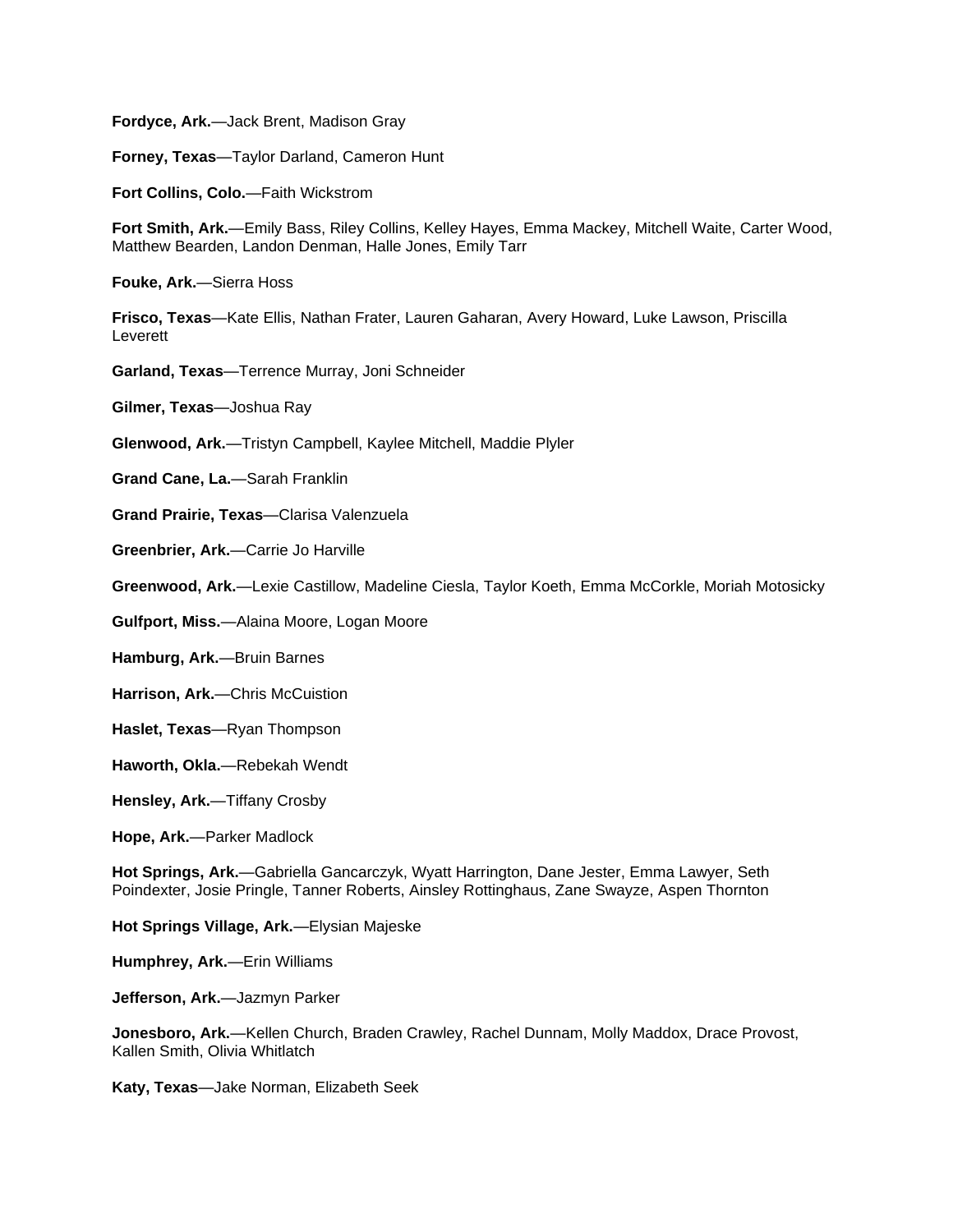**Keithville, La.**—Jax Miller **Keller, Texas**—Paris Morse

**Kingwood, Texas**—Nicholas Erickson

**Lake Village, Ark.**—Tamia Haney

**Lampasas, Texas**—Kyndal Moyer

**La Rioja, Argentina**—Fernando Docters Bosetti

**Leander, Texas**—Hayden Jackson, Hannah Smith

**Lindale, Texas**—Ashton Roots, Austin Roots

**Lipan, Texas**—Emma Mayes

**Little Rock, Ark.**—Scarlet Bates, Carter Bierbaum, Ben Blocker, Cross Brandon, Brooks Brown, Mary Grace Cahalan, Brianna Cantrell, Cori Clower, Austynn Crocker, Austin Crook, Jane Ellen Dial, Christy Dunavan, Michal Felan, Rileigh Fielder, Clayton Fitzpatrick, Julianne Fletcher, Mallory Gatson, Kendel Givens, Anna Katherine Green, Seth Hernandez, Tyranni Hubbard, Julianna Jones, Davis Jordan, Olivia Lee, Makayla Miller, Taylor Moran, Anna Marie Plastiras, Logan Robertson, Tanner Shipman, Chau Tran, Ryan Wheeler, Conner Whipple, Sydni Whitfield, Layne Wilson, Franco Zuniga

**Longview, Texas**—Mallory Wallace, Alex Watson, Hannah Webber

**Lonoke, Ark.**—Collin Clark, Haley Cohea, Brad Richardson

**Lumberton, Texas**—Torrie Weems

**Magnolia, Ark.**—Thomas Harrington, Elise McWilliams

**Malvern, Ark.**—Brenna Kesterson, Mikayla Long

**Manila, Ark.**—Vivian Pryor

**Marion, Ark.**—Conner Jacobs

**Maumelle, Ark.**—Becca Beard, Jordan Dallimore, Crosse Deaton, Ben Harrod, Trevor Jones, Natalie Thomas

**McGehee, Ark.**—Caroline Massey, Christina Miller

**McKinney, Texas**—Darby Byrd, Carter Duren, Nick Ernest, Jaime Mayo, Gabby Reed, Mayra Salinas

**Mena, Ark.**—Cauy House

**Mesquite, Texas**—Adam Stephenson

**Midlothian, Texas**—Lindsay Hachat

**Montgomery, Texas**—Kaitlyn Montgomery, Kendall Wilson

**Monticello, Ark.**—Greg Bryant, Ethan Elkins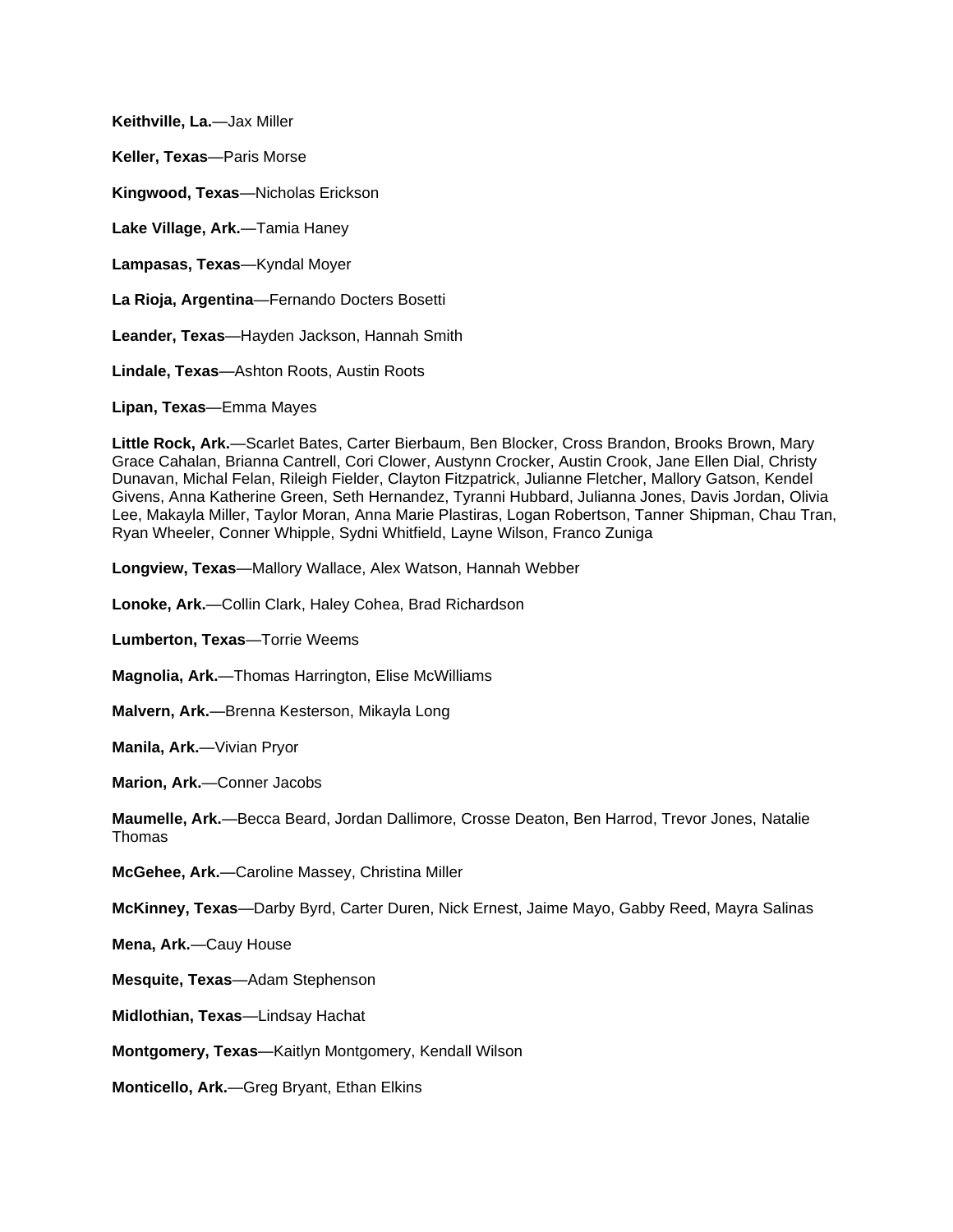**Moron, Argentina**—Matias Parzajuk

**Mountain Home, Ark.**—Bella Bevel

**Mountain View, Ark.**—Kadyn Johnson

**Mount Vernon, Texas**—Heather Gray

**Murphy, Texas**—Taylor Hamilton

**Nacogdoches, Texas**—Emily Castilaw, Maggie Moore, Mason Rasberry

**Nashville, Ark.**—Mea Heard, Grady Jones

**Newberry, Fla.**—Jayden Herron

**New Caney, Texas**—Payton Mixon

**North Little Rock, Ark.**—Armani Atilano, Taylor Barnhart, Bailey Bearden, Andrew Boatman, Makenzie Cresswell, Carly Hall, Chloe Lay, Chloe Minkner, Noah Warford

**Oak Grove, La.**—Cole Pennock

**Oak Leaf, Texas**—JD Scott

**Owings, Md.**—Trey Nichols

**Ozark, Ark.**—Hunter Jackson

**Paris, Texas**—Brandon Tullos

**Pasadena, Texas**—Will Broussard

**Pearland, Texas**—Anna Kate Velasquez

**Pflugerville, Texas**—James Jolly

**Pine Bluff, Ark.**—Johnathon Callum, Arcrel Lee, Caden McClain

**Plano, Texas**—Hayden Reedy, Sarah Tuller, Grace Woodward

**Plumerville, Ark.**—Jack Pillow

**Ponder, Texas**—Victoria Sprague

**Prattsville, Ark.**—Anna Holiman

**Princeton, Texas**—Jaymee Dotson

**Prosper, Texas**—Gabe Mills, Hannah Schulze, Noah Yeamans

**Ranelagh, Argentina**—Santiago Kearney

**Red Oak, Texas**—Colton Schrader

**Richardson, Texas**—Katie Loving, Emily Pease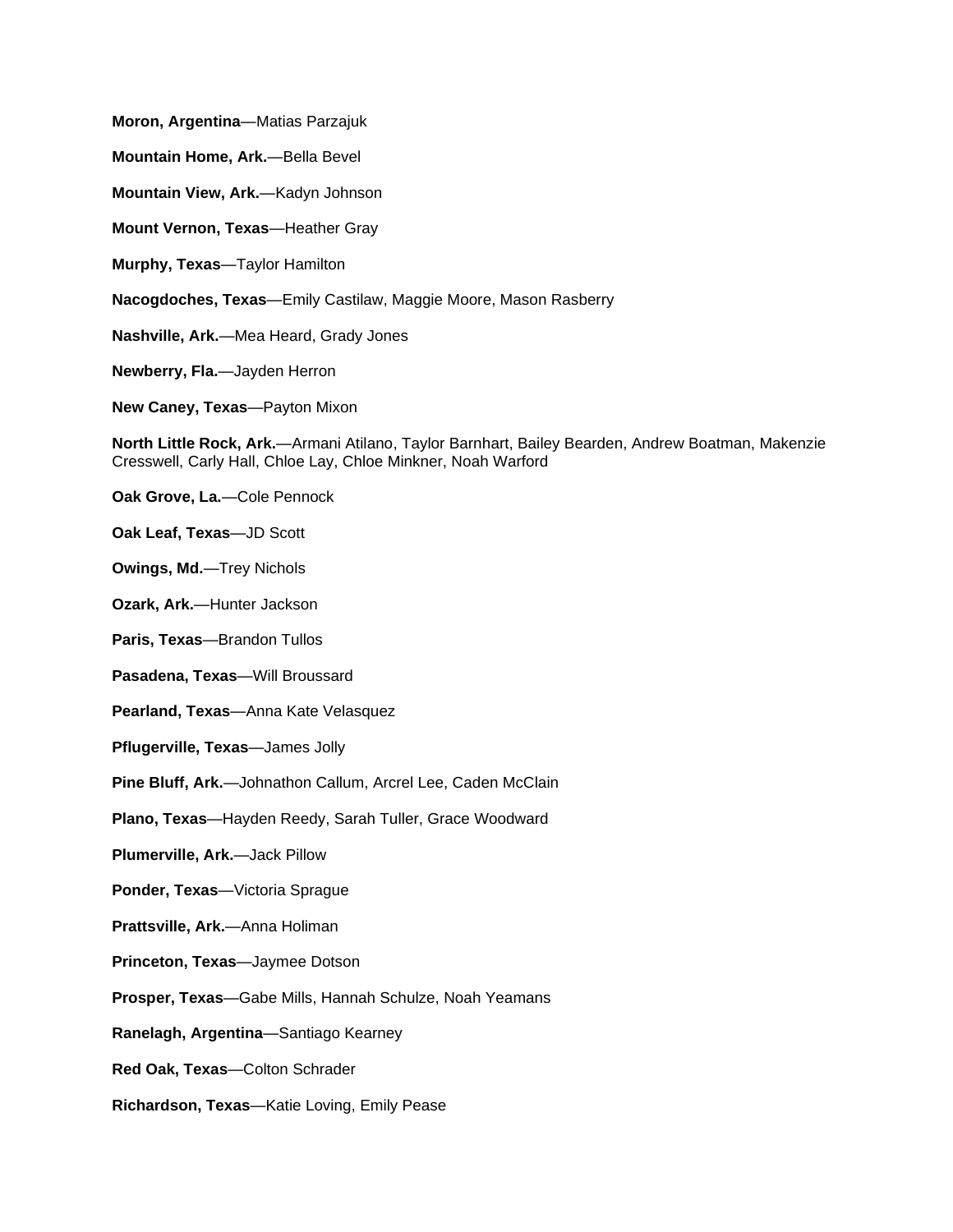- **Rison, Ark.**—Jaelle Morrison
- **Riverton, Utah**—Noah Bachman
- **Roanoke, Texas**—Emily Caraway
- **Rockwall, Texas**—Adrienne Brown, Madison Melcher
- **Rogers, Ark.**—Connor Brown, Chaney Campbell, Hannah Coffman, Derek Hobbs, Juliana Shaw
- **Roland, Ark.**—Emma Kathleen Conner, Emma Kelley, Parker Monk
- **Royse City, Texas**—Wyatt Ashlock
- **Russellville, Ark.**—Emmy Hipps, Seth Hunter, Camryn Manning, Paige Tankersley
- **Ruston, La.**—Luke Black
- **Sachse, Texas**—Parker Zucha
- **Saint Charles, Ark.**—Avery Womack
- **Salado, Texas**—Jaci McGregor
- **San Antonio, Texas**—Joel Allen, Connor Schorp, Emma Starkman
- **San Pedro Sula, Honduras**—Keren Fernandez
- **Sault Ste. Marie, Mich.**—Haley Day
- **Searcy, Ark.**—Alex Delgado, Kristen Holeyfield, Joseph Stroupe, Addie Woods
- **Senatobia, Miss.**—Levi Dade
- **Serra, Spain**—Carla Gallart Polo
- **Sheridan, Ark.**—Logan Talley, Katie Grace Tubbs
- **Sherwood, Ark.**—Olivia Hobson, Eli Jenkins, Katelyn Lu, Kaydee Price
- **Shreveport, La.**—Joseph Lattier
- **Smackover, Ark.**—Beau Burson, Adriana Grant
- **South Jordan, Utah**—Mia Paladini
- **Sparkman, Ark.**—Sidney Pigott, Katie White, Mary Beth White
- **Springdale, Ark.**—Madi Darr, Drew Dudley, Natalie Williams
- **Springhill, La.**—Rico Gonzalez
- **Sulphur Springs, Texas**—Jackie Farrar
- **Texarkana, Ark.**—Reese Chesshir, Kendall Jones